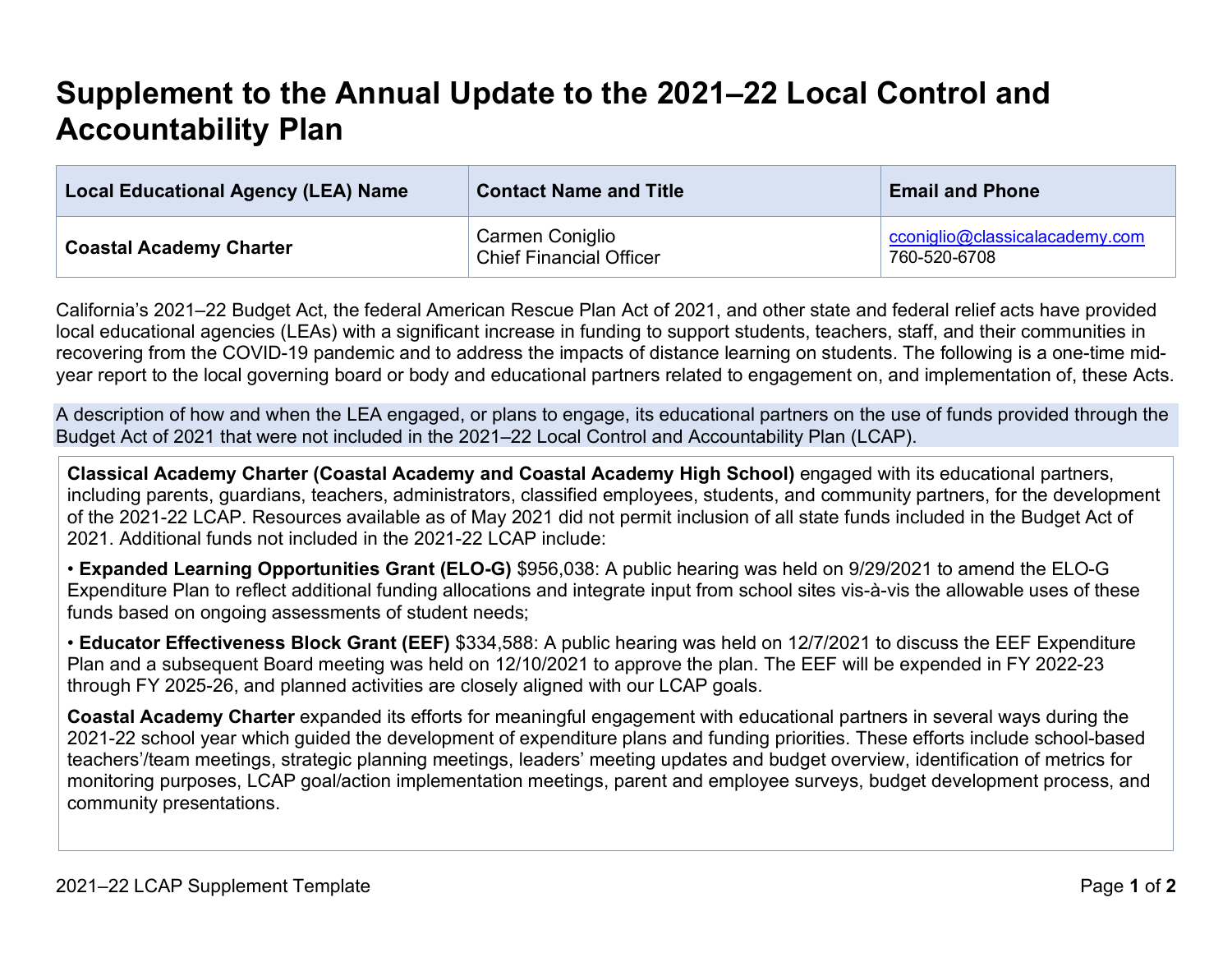A description of how the LEA used, or plans to use, the additional concentration grant add-on funding it received to increase the number of staff who provide direct services to students on school campuses with an enrollment of students who are low-income, English learners, and/or foster youth that is greater than 55 percent.

**Coastal Academy Charter (CAC)** had an unduplicated pupil percentage of enrollment of 25% for the 2020-21 academic year, which was the basis for calculation of the additional 15% concentration grant in the Budget Act of 2021. Based on this percentage, CAC is not eligible for additional concentration grant add-on funds.

\*2020-21 % "Unduplicated Pupil Count of Free/Reduced-Price Meals, English Learners and Foster Youth" from Ed-Data.org

A description of how and when the LEA engaged its educational partners on the use of one-time federal funds received that are intended to support recovery from the COVID-19 pandemic and the impacts of distance learning on pupils.

**Coastal Academy Charter** did not receive one-time federal funding to support recovery from the COVID-19 pandemic and the impact of distance learning on students.

A description of how the LEA is implementing the federal American Rescue Plan Act and federal Elementary and Secondary School Emergency Relief expenditure plan, and the successes and challenges experienced during implementation.

**Coastal Academy Charter** did not receive Title I funds in FY 2020-21 and is not eligible for ESSER III funds.

A description of how the LEA is using its fiscal resources received for the 2021–22 school year in a manner that is consistent with the applicable plans and is aligned with the LEA's 2021–22 LCAP and Annual Update.

**Coastal Academy Charter's 2021-22 LCAP** is a comprehensive planning document that captures the priorities, goals, and actions to improve student outcomes. As such, the additional funds received are viewed through the lens of the LCAP to determine where student needs exist and what services are needed to address those needs. Both ELO-G and EEF funds complement the existing LCAP in the following areas:

**Goal 1: Ensure students demonstrate academic growth and proficiencies so they leave ready for college or career:** Access to paraprofessionals (RTI Specialists, SAIs, and SpED support), student intervention, 1:1 Chromebook access, supplemental instruction and support strategies, student assessment data analytics, specialized curriculum, and required instructional materials and resources for students to acquire knowledge necessary for achieving proficiency in Common Core State Standards

**Goal 2: Engage parents and community partners through education, communication, collaboration to promote student social emotional success:** Individual and group counseling activities, coaching and mentoring of staff, ongoing professional development, and practices to create a positive school climate, including DEI training, effective language acquisition programs for English learners, social-emotional and behavioral supports, parents IEP involvement, and overall increased learning support.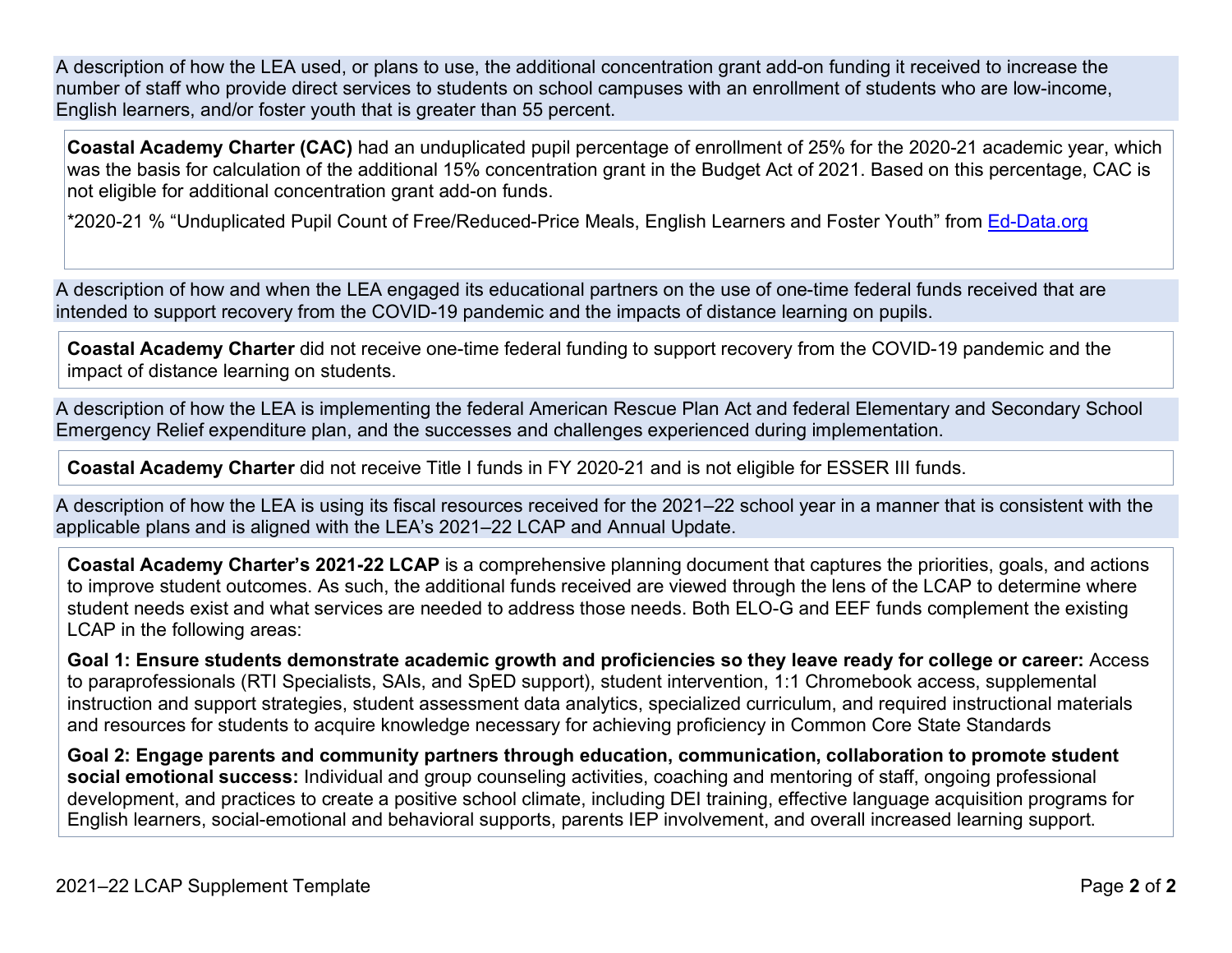## **Instructions for the Supplement to the Annual Update for the 2021–22 Local Control and Accountability Plan Year**

*For additional questions or technical assistance related to the completion of the Supplement to the Annual Update to the 2021–22 Local Control and Accountability Plan (LCAP), please contact the local county office of education (COE), or the California Department of Education's (CDE's) Local Agency Systems Support Office, by phone at 916-319-0809 or by email at lcff@cde.ca.gov.*

## **Introduction**

California's 2021–22 Budget Act, the federal American Rescue Plan Act of 2021, and other state and federal relief acts have provided local educational agencies (LEAs) with a significant increase in funding to support students, teachers, staff, and their communities in recovering from the COVID-19 pandemic and to address the impacts of distance learning on students. Section 124(e) of Assembly Bill 130 requires LEAs to present an update on the Annual Update to the 2021–22 LCAP and Budget Overview for Parents on or before February 28, 2022, at a regularly scheduled meeting of the governing board or body of the LEA. At this meeting, the LEA must include all of the following:

- The Supplement to the Annual Update for the 2021–22 LCAP (2021–22 Supplement);
- All available mid-year outcome data related to metrics identified in the 2021–22 LCAP; and
- Mid-year expenditure and implementation data on all actions identified in the 2021–22 LCAP.

When reporting available mid-year outcome, expenditure, and implementation data, LEAs have flexibility to provide this information as best suits the local context, provided that it is succinct and contains a level of detail that is meaningful and accessible for the LEA's educational partners.

The 2021–22 Supplement is considered part of the 2022–23 LCAP for the purposes of adoption, review, and approval, and must be included with the LCAP as follows:

- The 2022–23 Budget Overview for Parents
- The 2021-22 Supplement
- The 2022-23 LCAP
- The Action Tables for the 2022–23 LCAP
- The Instructions for the LCAP Template

As such, the 2021–22 Supplement will be submitted for review and approval as part of the LEA's 2022–23 LCAP.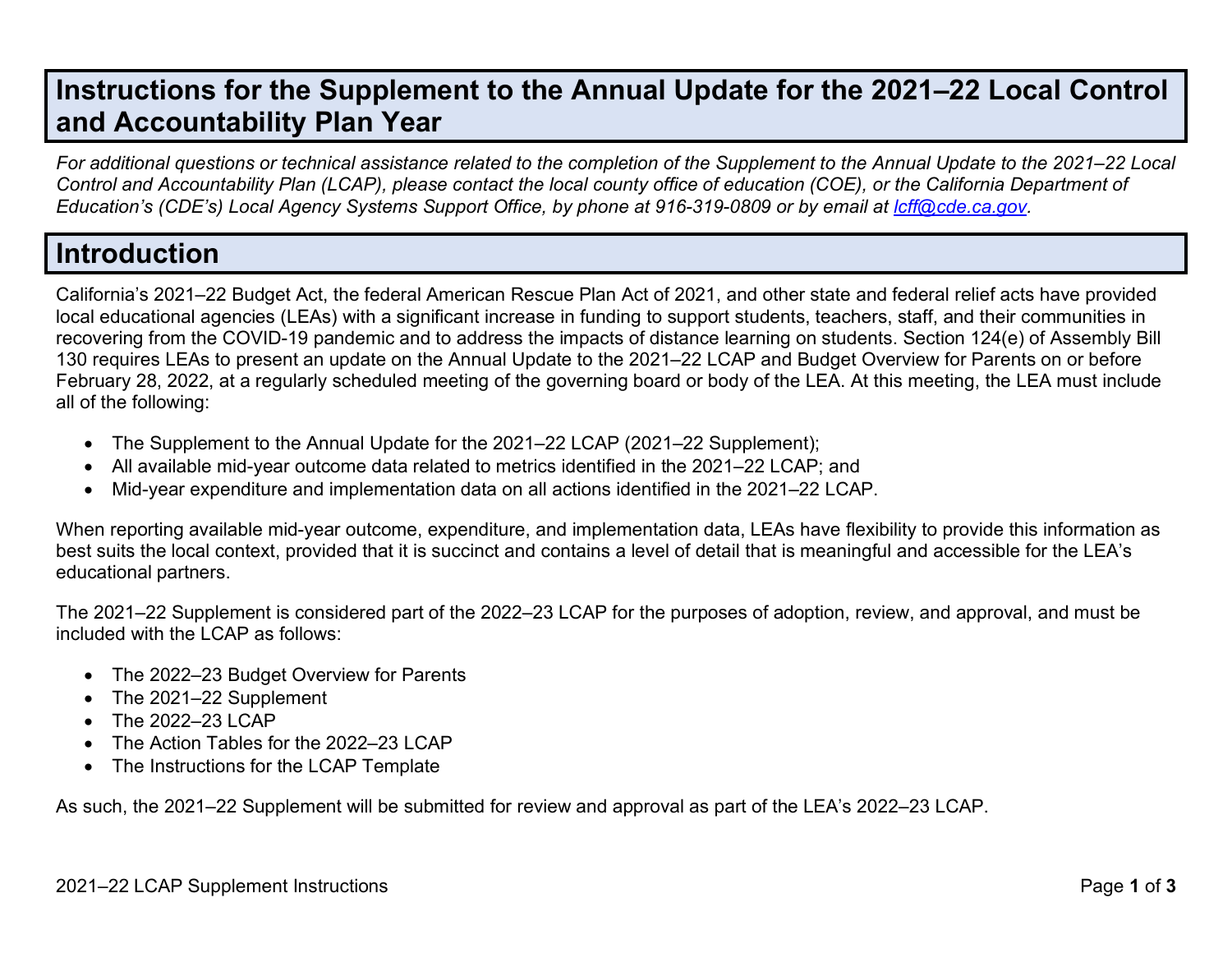## **Instructions**

Respond to the following prompts, as required. In responding to these prompts, LEAs must, to the greatest extent practicable, provide succinct responses that contain a level of detail that will be meaningful and accessible for the LEA's educational partners and the broader public and must, to the greatest extent practicable, use language that is understandable and accessible to parents.

In responding to these prompts, the LEA has flexibility to reference information provided in other planning documents. An LEA that chooses to reference information provided in other planning documents must identify the plan(s) being referenced, where the plan(s) are located (such as a link to a web page), and where in the plan the information being referenced may be found.

**Prompt 1:** "*A description of how and when the LEA engaged, or plans to engage, its* educational partners *on the use of funds provided through the Budget Act of 2021 that were not included in the 2021–22 Local Control and Accountability Plan (LCAP).*"

In general, LEAs have flexibility in deciding what funds are included in the LCAP and to what extent those funds are included. If the LEA received funding through the Budget Act of 2021 that it would have typically included within its LCAP, identify the funds provided in the Budget Act of 2021 that were not included in the LCAP and provide a description of how the LEA has engaged its educational partners on the use of funds. If an LEA included the applicable funds in its adopted 2021–22 LCAP, provide this explanation.

**Prompt 2:** "*A description of how LEA used, or plans to use, the concentration grant add-on funding it received to increase the number of staff who provide direct services to students on school campuses with an enrollment of students who are low-income, English learners, and/or foster youth that is greater than 55 percent.*"

If LEA does not receive a concentration grant or the concentration grant add-on, provide this explanation.

Describe how the LEA is using, or plans to use, the concentration grant add-on funds received consistent with California *Education Code* Section 42238.02, as amended, to increase the number of certificated staff, classified staff, or both, including custodial staff, who provide direct services to students on school campuses with greater than 55 percent unduplicated pupil enrollment, as compared to schools with an enrollment of unduplicated students that is equal to or less than 55 percent.

In the event that the additional concentration grant add-on is not sufficient to increase the number of staff providing direct services to students at a school with an enrollment of unduplicated students that is greater than 55 percent, describe how the LEA is using the funds to retain staff providing direct services to students at a school with an enrollment of unduplicated students that is greater than 55 percent.

**Prompt 3:** "*A description of how and when the LEA engaged its educational partners on the use of one-time federal funds received that are intended to support recovery from the COVID-19 pandemic and the impacts of distance learning on pupils.*"